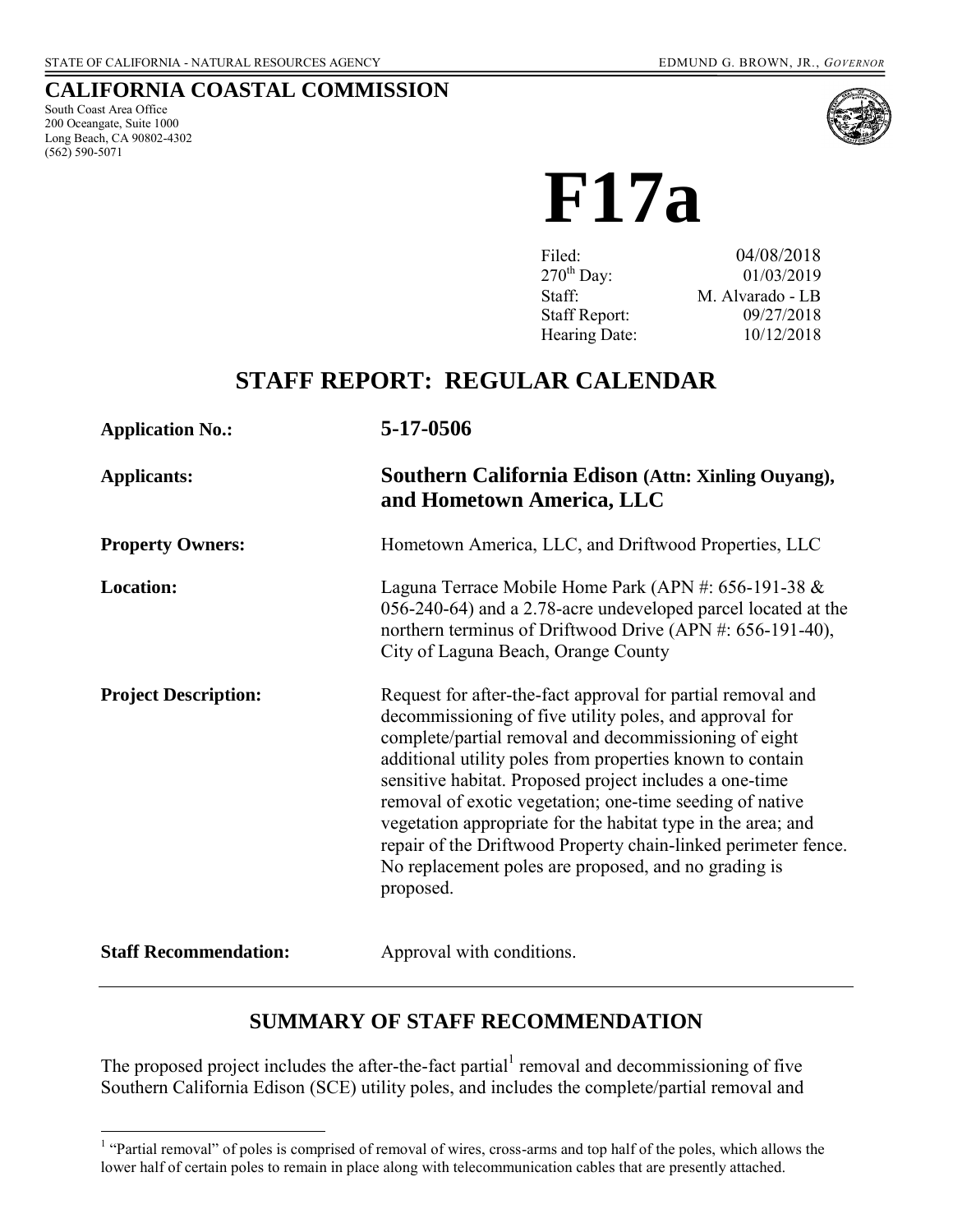decommissioning of eight additional utility poles within two properties in Hobo Canyon as part of SCE's maintenance program. Of the eight additional poles, six are being completely removed. The project area is located in two separate properties: 2.78-acre undeveloped parcel (APN: 656-191-40) (herein referred to as "Driftwood Property"); and portion of the Laguna Terrace Mobile Home Park (APN: 656-191-38 & 056-240-64) (herein referred to as "Park").

The Coastal Commission has permit jurisdiction over the areas located within areas of deferred certification. The subject site is located within the Hobo Canyon area of deferred certification. Certification in this area was deferred due to issues regarding development in sensitive habitat areas. As conditioned, the project will be consistent with the Coastal Act. Therefore the Commission finds that approval of this project, as conditioned, will not prevent the City of Laguna Beach from preparing a total Local Coastal Program for the areas of deferred certification that conforms with and is adequate to carry out the Chapter 3 policies of the Coastal Act.

The primary issue raised by this project relates to potential adverse impacts to environmentally sensitive habitat areas (ESHA). Anticipated impacts to ESHA will be caused by accessing the work sites (poles) and performing the proposed maintenance activities. SCE is proposing to access the poles by vehicle and by foot within the Driftwood Property, and by crane and use of existing developed roads within the Park. SCE estimates that the project impact area will be limited to 3,703 square feet (0.085-acre) of coastal sage scrub and southern maritime chaparral habitat. SCE is proposing a one-time enhancement (one-time weed abatement and seeding) of habitat disturbed by project maintenance activities because it asserts that only temporary impacts to habitat are anticipated, and because the area of impact has been reduced to the minimum necessary to accomplish the goals of the project. The proposed habitat enhancement would help facilitate the recovery of native vegetation that may be disturbed by the development. The Commission imposes habitat enhancement per **Special Condition 4**, be implemented if impacts to ESHA persist after 90 days following completion of all pole removal activities.

The proposal, however, does not include a requirement for remedial measures should the habitat enhancement fail, and should the impacted areas not fully recover to pre-construction baseline conditions. Should habitat disturbed by pole removal activities at a minimum not fully recover to baseline pre-construction conditions, the proposed one-time habitat enhancement is inadequate with regard to, among other things: the low ratio of mitigation area to impact area (the applicant proposes 1:1, while for past projects, the Commission has required a minimum of 3:1 mitigation for permanent impacts), lack of specific success criteria, minimal monitoring of the habitat restoration, and the need for additional steps.

To assess the extent of all impacts and to assure that all unavoidable adverse impacts to habitat (including potentially temporal loss) are adequately mitigated, the Commission imposes **Special Condition 3**, which requires the submittal of a Pre-Construction Survey to document baseline preconstruction conditions based on a Reference Site(s) ("Reference Site(s)") of all areas newly and formerly disturbed by the proposed pole removal activities (inclusive of areas disturbed by the unpermitted development). If the Pre-Construction Survey identifies that impacts remain in areas formerly disturbed by unpermitted pole removal activities, the applicants will be required to submit an amendment to this CDP to propose adequate mitigation for such impacts. This condition also requires the submittal of a Post-Construction to assess the recovery of all impacted areas by the proposed development one (1) year after completion of all pole removal activities. If the Post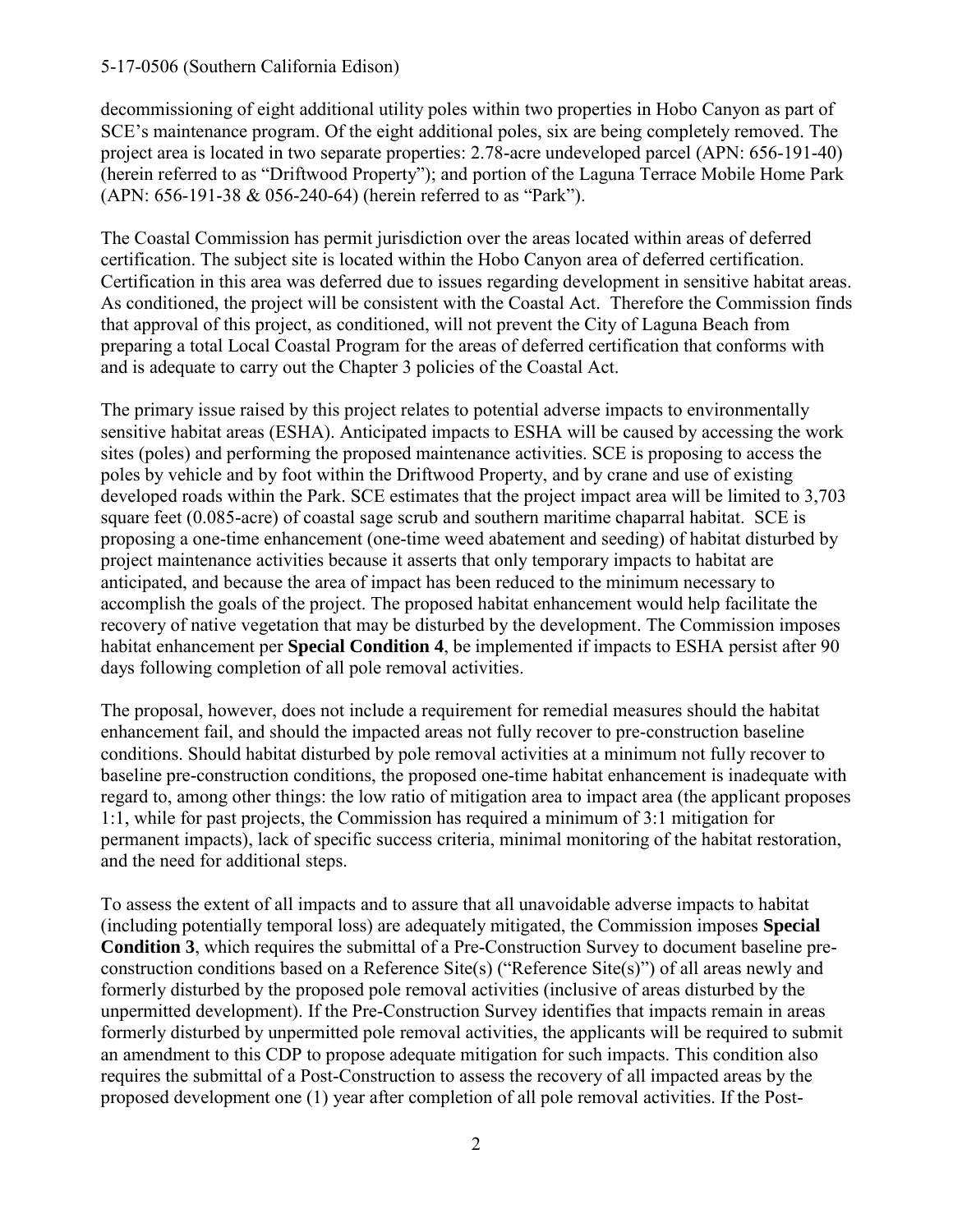Construction Survey identifies that impacts remain in all areas disturbed by the newly proposed pole removal activities, the applicants shall be required to submit an amendment to this coastal development permit to propose adequate mitigation.

SCE is proposing to implement protective avoidance measures during project activities, which are listed on **[Exhibit 3.](https://documents.coastal.ca.gov/reports/2018/10/f17a/f17a-10-2018-exhibits.pdf)** To ensure that measures protective of habitat and sensitive species are implemented, **Special Condition 1** and **Special Condition 5** requires, among other things: a biological monitor onsite during project activities, timing restrictions for the pole maintenance activity so that the work occurs outside of identified bird breeding seasons and does not disrupt nesting activities, marking native vegetation clearly visible to maintenance personnel, and demarcation of the limits of work.

In addition, staff is recommending **Special Condition 2** requiring the submittal of a final project staging plan, and **Special Condition 6** requires that the applicants demonstrate they have received all required authorizations from the property owner(s) or easement holder(s), including the California Coastal Conservancy. **Special Condition 7** requires that the applicant repair the chainlinked perimeter fence as proposed, and that it be maintained for the life of all project related activities.

As conditioned, the project will be consistent with biological protection policies of Chapter 3 of the Coastal Act, and no permanent or unmitigated impacts to coastal resources are anticipated.

Thus, staff recommends that the Commission **approve** Coastal Development Permit Application 5- 17-0506 as conditioned and as further discussed in this report.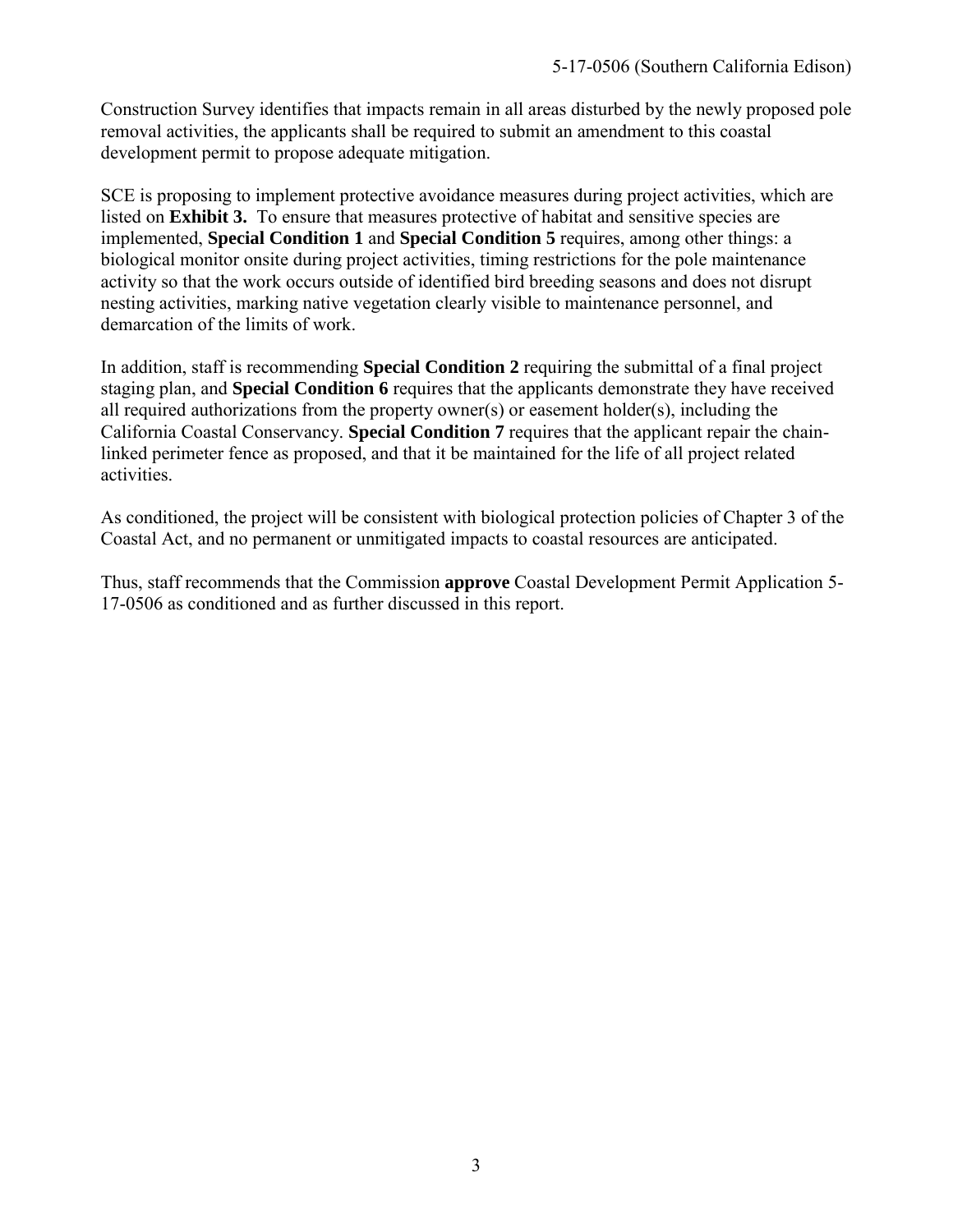# **TABLE OF CONTENTS**

### **APPENDICES**

Appendix A – Substantive File Documents

### **EXHIBITS**

Exhibit 1 – Project Location Exhibit 2 – Work Plan [Exhibit 3 – SCE Proposed Avoidance Measures](https://documents.coastal.ca.gov/reports/2018/10/f17a/f17a-10-2018-exhibits.pdf)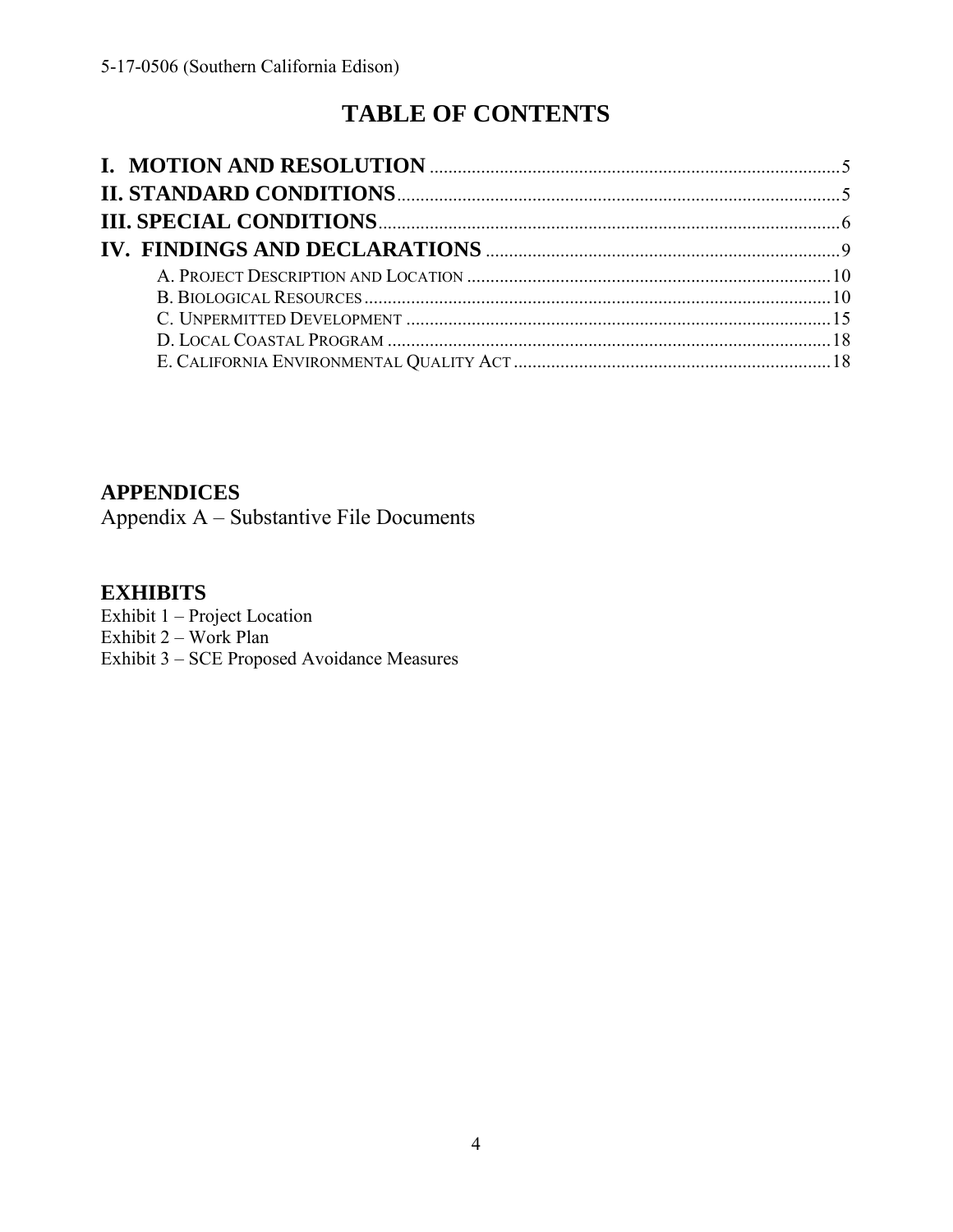# <span id="page-4-0"></span>**I. MOTION AND RESOLUTION**

### **Motion:**

*I move that the Commission approve Coastal Development Permit Application No. 5-17-0506 pursuant to the staff recommendation.*

Staff recommends a **YES** vote. Passage of this motion will result in approval of the permit as conditioned and adoption of the following resolution and findings. The motion passes only by affirmative vote of a majority of the Commissioners present.

### **Resolution:**

*The Commission hereby approves Coastal Development Permit 5-17-0506 for the proposed development and adopts the findings set forth below on grounds that the development as conditioned will be in conformity with the policies of Chapter 3 of the Coastal Act. Approval of the permit complies with the California Environmental Quality Act because either 1) feasible mitigation measures and/or alternatives have been incorporated to substantially lessen any significant adverse effects of the development on the environment, or 2) there are no further feasible mitigation measures or alternatives that would substantially lessen any significant adverse impacts of the development on the environment.* 

# <span id="page-4-1"></span>**II. STANDARD CONDITIONS**

This permit is granted subject to the following standard conditions:

- 1. **Notice of Receipt and Acknowledgment**. The permit is not valid and development shall not commence until a copy of the permit, signed by the permittees or authorized agent, acknowledging receipt of the permit and acceptance of the terms and conditions, is returned to the Commission office.
- 2. **Expiration.** If development has not commenced, the permit will expire two years from the date on which the Commission voted on the application. Development shall be pursued in a diligent manner and completed in a reasonable period of time. Application for extension of the permit must be made prior to the expiration date.
- 3. **Interpretation.** Any questions of intent of interpretation of any condition will be resolved by the Executive Director or the Commission.
- 4. **Assignment.** The permit may be assigned to any qualified person, provided assignee files with the Commission an affidavit accepting all terms and conditions of the permit.
- 5. **Terms and Conditions Run with the Land.** These terms and conditions shall be perpetual, and it is the intention of the Commission and the permittees to bind all future owners and possessors of the subject property to the terms and conditions.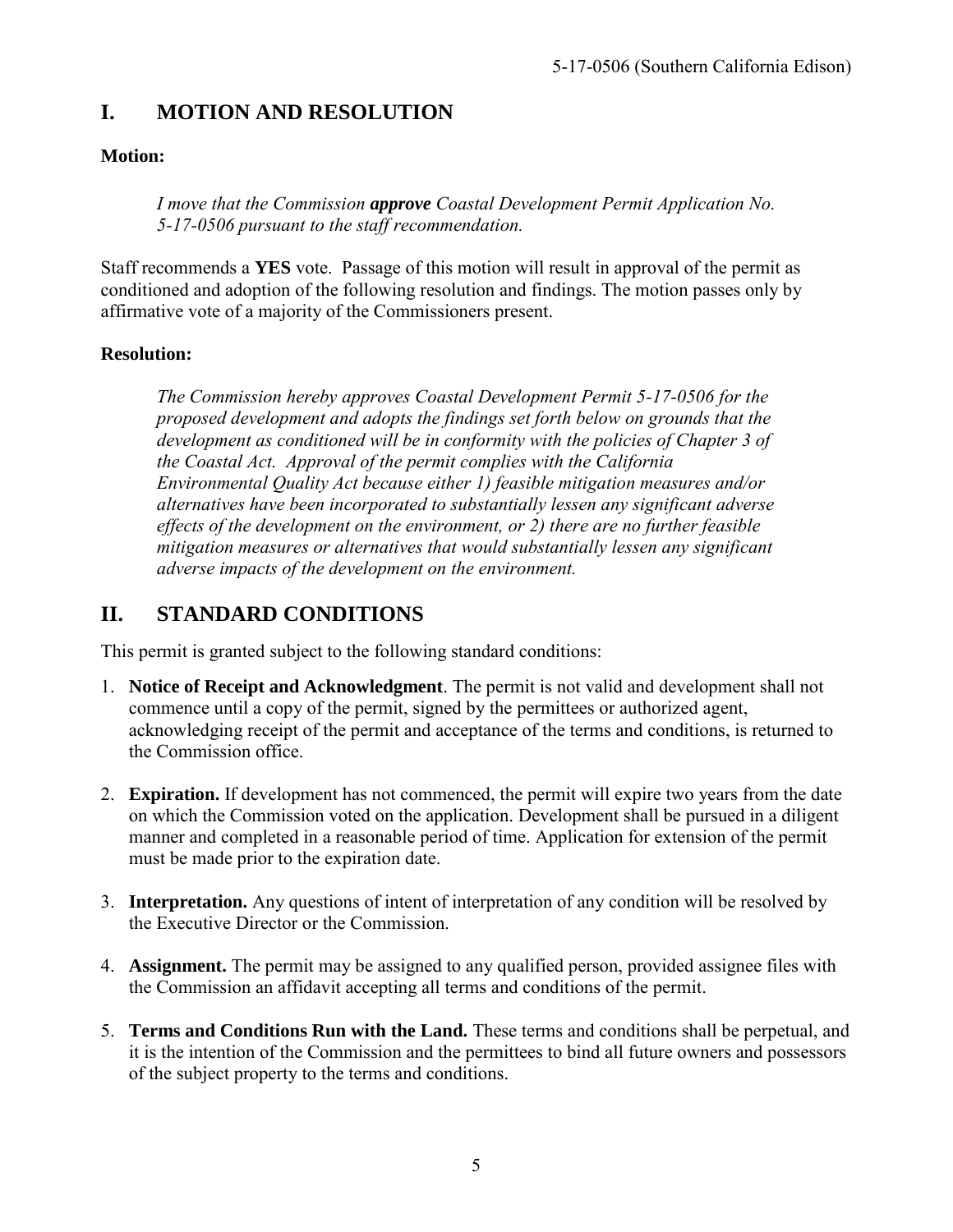# <span id="page-5-0"></span>**III. SPECIAL CONDITIONS**

This permit is granted subject to the following special conditions:

### **1. Habitat and Sensitive Species Protection Measures During Construction**

- A. Prior to any project activities, a qualified Resource Specialist shall survey the project site and identify with flags all areas of existing native vegetation. Avoidance measures shall be implemented for native coastal sage scrub, maritime chaparral, and rare plant species in areas where these species exist as a natural community and in areas where these species co-occur with non-native species. Such avoidance measures shall include stakes, flags, or other markers clearly visible to maintenance personnel.
- B. The limits of work shall also be clearly demarcated to identify the boundaries of the construction area. Temporary pole and animal movement-friendly single cable or rope fencing shall be used delineate the site. All plans shall include a note apprising all on-site workers of the sensitive nature of the on-site habitat.
- C. An appropriately trained biologist shall monitor all project activities for disturbance to sensitive species or habitat area. Based on field observations, the biologist shall advise the applicants regarding methods to minimize or avoid significant impacts, which could occur upon sensitive species or habitat areas. The biological monitor shall have the authority to stop work if any adverse impacts to sensitive species at the project site and/or within the project vicinity could result from continuation of the proposed development. The applicants shall not undertake any activity that would disturb sensitive species or habitat area unless specifically authorized and mitigated under this coastal development permit or unless an amendment to this coastal development permit for such disturbance has been obtained from the Coastal Commission.
- **2. Staging and Storage.** PRIOR TO ISSUANCE OF THE COASTAL DEVELOPMENT PERMIT, the applicants shall submit for the review and approval of the Executive Director a Staging Plan, which shall provide for:
	- A. Designated areas for staging of construction equipment and materials, including receptacles and temporary stockpiles of materials. All stock piles and construction materials shall be covered, enclosed on all sides, located as far away as possible from drain inlets and any waterway, and shall not be stored in contact with the soil. No demolition or construction materials, debris, or waste shall be placed or stored where it may enter sensitive habitat, receiving waters or a storm drain, or be subject to wind or runoff erosion and dispersion.
	- B. Designated and confined areas for maintaining and washing machinery and equipment specifically designed to control runoff. Thinners or solvents shall not be discharged anywhere on the Properties, including into sanitary or storm sewer systems. The discharge of hazardous materials into any receiving waters is prohibited.
- **3. Site Surveys.** PRIOR TO ISSUANCE OF THE COASTAL DEVELOPMENT PERMIT, the applicant shall submit for review and written approval of the Executive Director, a sampling design plan for quantitative Pre-Construction Surveys to document the present site conditions of all areas within limits of all the proposed work and Post-Construction Surveys, to document site conditions, one (1) year following completion of the proposed construction, in all areas within the limits of the completed work. The sampling design plan must include the sampling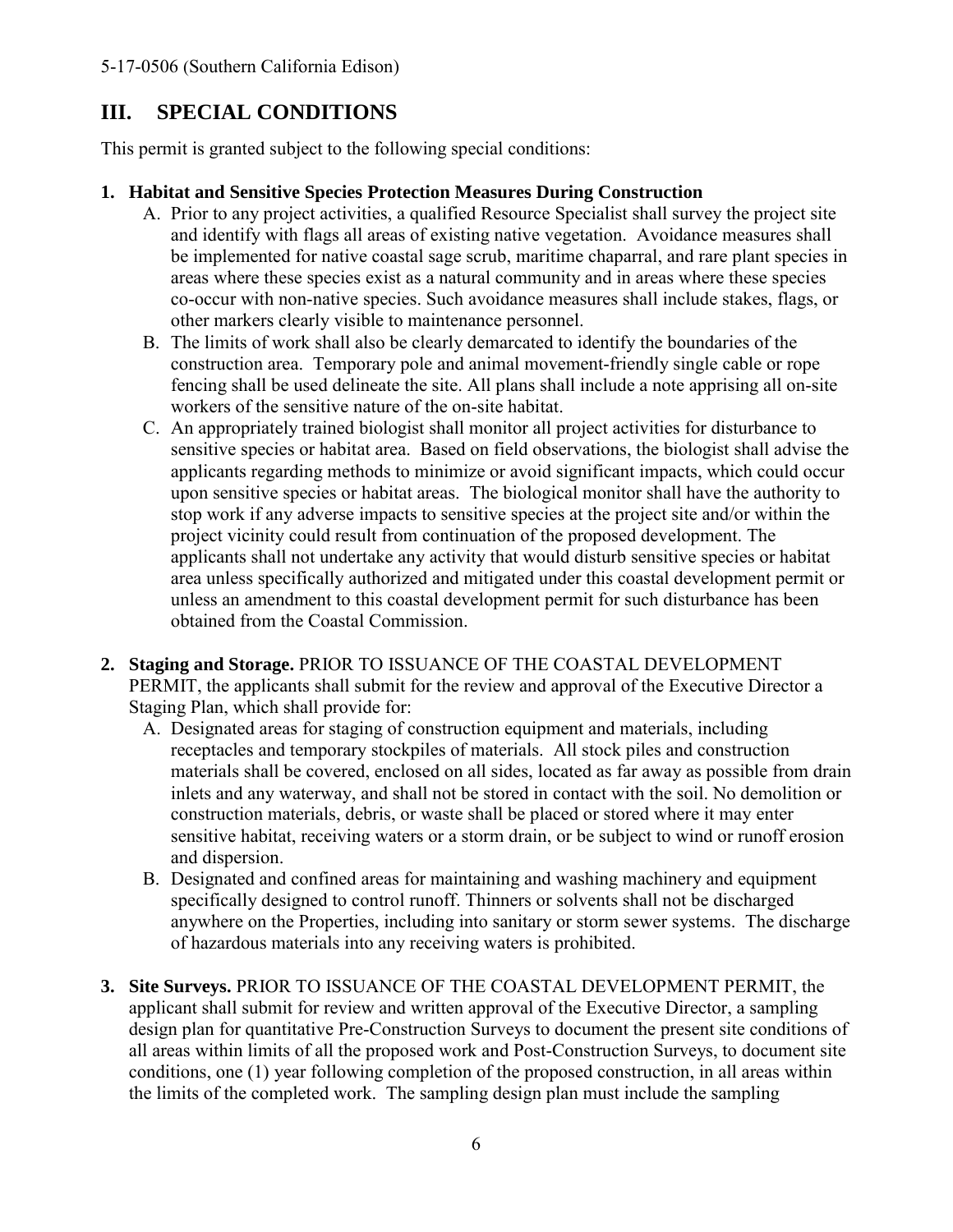approach (e.g. distribution and number of samples), methods (e.g. quadrats, transects), and similarity criteria that will be employed to document the pre-and post-construction site conditions.

#### A. **Pre-Construction Survey.**

- B. The quantitative Pre-Construction Survey must document the present site conditions of all the areas within the limits of the proposed work, where no work has previously occurred. Additionally, the quantitative Pre-Construction Survey must identify the extent of impacts to the areas that were previously disturbed by unpermitted pole removal activities. All the areas within the limits of the present proposed work, including those areas previously disturbed by the unpermitted work, shall be quantitatively sampled to determine native species richness and absolute total native cover values. The survey shall also identify the number and status (area cover) of all the rare native species within the limits of the proposed work. The survey shall include a site plan delineating all impacted habitat areas, exact acreage, and sampling design (e.g. placement of quadrats and or transects). The results of the pre-construction surveys shall be submitted to the Executive Director within fifteen business days after completion.
	- i. Areas Formerly Impacted by Unpermitted Pole Removal Activities
		- a. The survey shall identify the native plant species richness, absolute total native cover, and the number and status of rare native plants within the areas formerly impacted by unpermitted pole removal activities to determine actual impacts and the success of habitat recovery in meeting at a minimum the baseline preconstruction conditions based on a Reference Site (s) (see b. below). The survey shall include a site plan delineating all impacted habitat areas, exact acreage, and sampling design (e.g. placement of quadrats and or transects). The results of the pre-construction surveys, including the survey data for the Reference Site(s), shall be submitted to the Executive Director within fifteen (15) business days after completion. If the Pre-Construction Survey results identify that the native habitat has failed to recover, based on the approved similarity criteria, and impacts remain within the areas previously disturbed by unpermitted pole removal activities, within 90 days of the submittal of the Pre-Construction Survey, the applicant shall apply for an amendment to this coastal development permit to obtain approval for additional habitat restoration and mitigation.
		- b. Baseline pre-construction conditions shall be based on a Reference Site (s) near Poles 1729013E and 1331732E. The Reference Site (s) shall be undisturbed and may be located on-site or, if such a site is not present, in the general vicinity of the project site. The pre- and post-construction surveys shall include a detailed description of the Reference Site (s), including rationale for selection, location, and species composition. The Reference Site (s) shall serve as the baseline for measuring success of habitat recovery or enhancement activities for the areas formerly impacted by unpermitted pole removal activities. The quantitative survey approach and methods conducted at the Reference Site (s) shall be exactly the same as those conducted for pre-and post-construction surveys in the work areas.

### C. **Post-Construction Survey.**

D. The extent of impacts to the native habitats in all areas within the limits of all the proposed work shall be re-sampled and documented in a post-construction quantitative survey taken one (1) year after the completion of the pole removal activities. The post-construction survey results shall be submitted to the Executive Director within fifteen (15) business days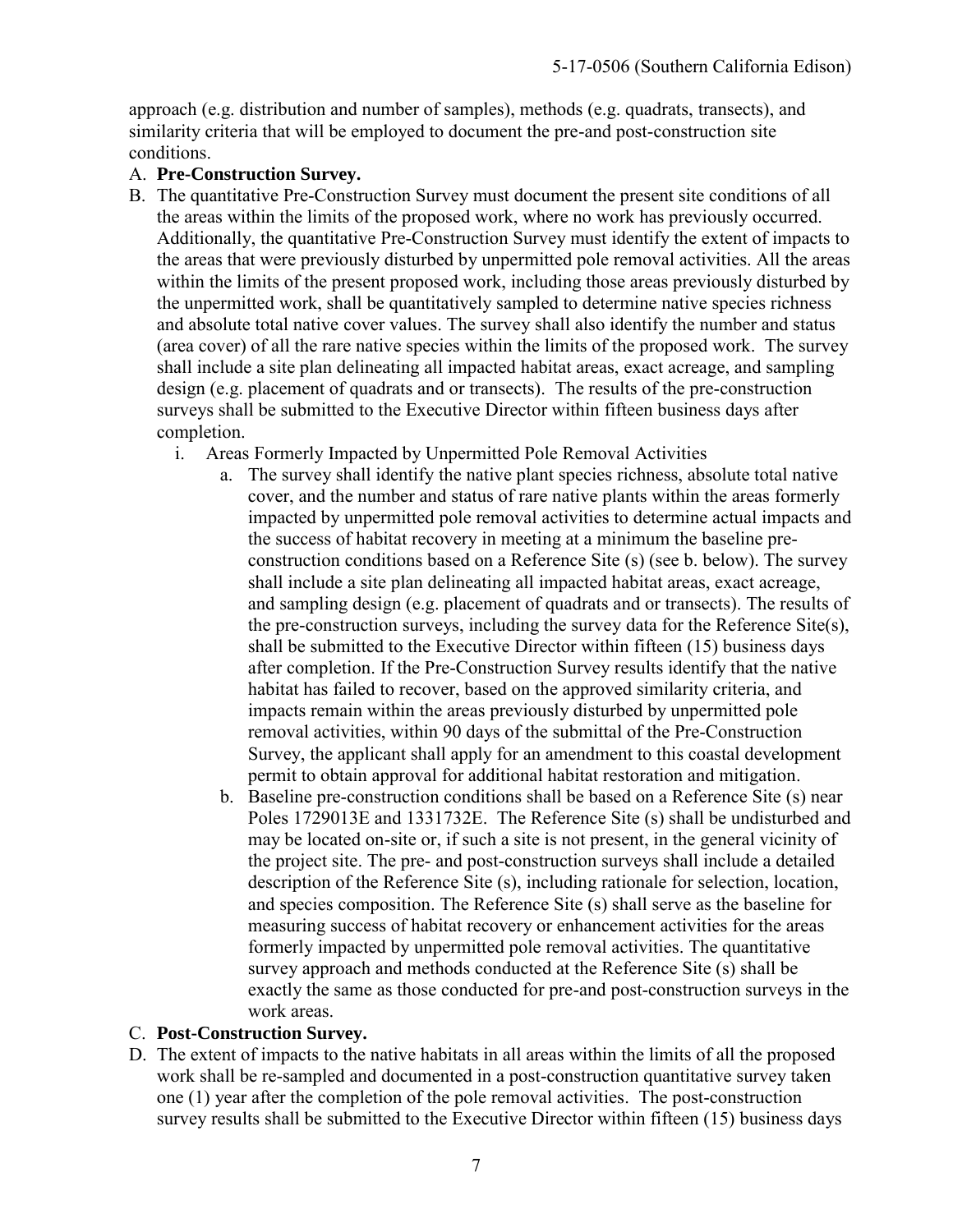of completion of the survey. In order to document post-construction conditions, all the areas within the limits of the present proposed work, including those areas previously disturbed by the unpermitted work, shall be quantitatively sampled, per the exact approach and methods used for the pre-construction surveys, to determine native species richness, absolute total native cover, and number and status of rare native plants. The survey shall identify the native plant species richness, absolute total cover, and number and status of rare native plants, of the impacted areas to determine actual impacts and the success of habitat recovery in meeting, at a minimum the baseline pre-construction conditions, per the approved similarity criteria, of the areas where no unpermitted work occurred. Impact upon areas where unpermitted work occurred will be determined based on reference site (s) data (see subsection A.i.b. above). The survey shall include a site plan delineating all impacted habitat areas, exact acreage, and sampling design (e.g. placement of quadrats and or transects). If the post-construction survey results show that impacts remain, within 90 days of the submittal of the Post-Construction Survey, the applicant shall apply for an amendment to this coastal development permit to obtain approval for additional habitat restoration and mitigation.

- **4. Proposed Habitat Enhancement.** PRIOR TO ISSUANCE OF THE COASTAL DEVELOPMENT PERMIT, the applicants shall submit for review and written approval of the Executive Director, a detailed Habitat Enhancement Plan. The Habitat Enhancement shall include the following:
	- A. If no impacts to ESHA are apparent 90 days after completion of pole removal activities within all the areas of the limits of the proposed pole removal activities, habitat enhancement is not required. If impacts persist after 90 days, the proposed habitat enhancement shall be implemented.
	- B. Site Plan. A site plan (with topography) with the boundaries of the development work, and the location and species of non-native invasive plants to be removed and the location sand species of the native plants to be protected in place.
	- C. The boundaries of the habitat enhancement area shall be physically delineated in the field. Temporary signage with text such as "habitat enhancement, please keep out" may be permitted. The Habitat Enhancement Plan shall state that all delineation materials shall be removed when no longer needed, and verification of such removal shall be provided in the final post-construction survey.
	- D. Habitat enhancement shall include removal of all non-native invasive plant species, and seeding with locally sourced native coastal sage scrub and/or southern maritime chaparral plant species.
		- i. During habitat enhancement, only manual methods (e.g., hand-pulling, shovels, and other hand tools) shall be used to remove target non-native invasive plants. And native plants will be avoided to the maximum extent feasible during the course of manual plant removal activities;
		- ii. No herbicides shall be employed.
		- iii. Non-native invasive plant material shall be properly disposed of off the project site.
		- iv. Best management practices to be implemented to avoid the recruitment or spread of non-native invasive species;
		- v. If plants, cuttings, or seeds are obtained from a nursery, the nursery must certify that they are of local origin and are not cultivars. Non-native plant species shall not be employed, which could supplant native plant species in the habitat enhancement area.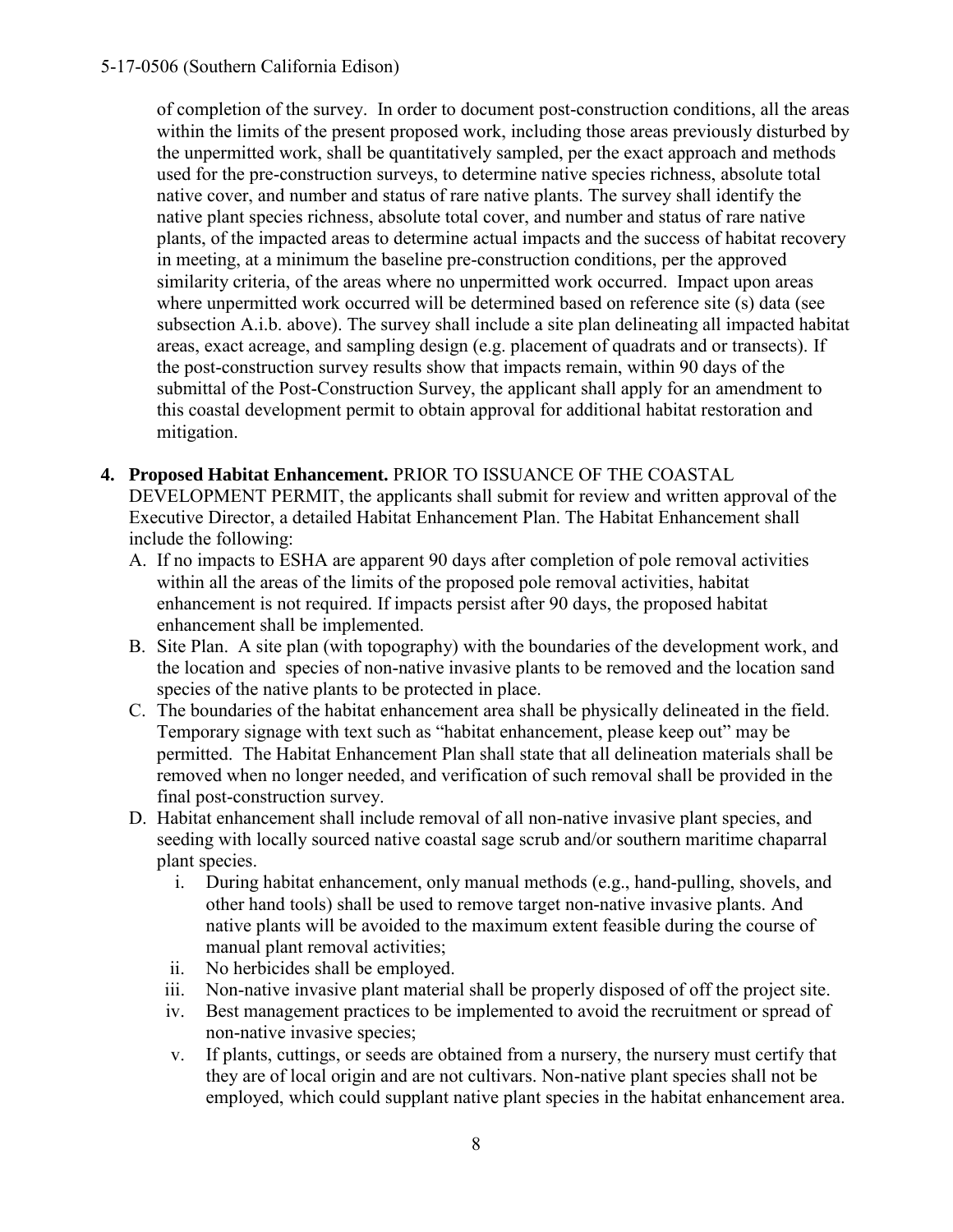The permittees shall undertake habitat enhancement in accordance with the approved final Habitat Enhancement Plan. Any proposed changes to the approved final plans shall be reported to the Executive Director. No changes to the plans shall occur without a Coastal Commission approved amendment to this coastal development permit unless the Executive Director determines that no amendment is legally required.

#### **5. Timing and Operational Constraints.**

- A. To avoid adverse impacts on sensitive bird species, all project activities shall not occur during the bird nesting season between March 15 and August 31 of any year, unless written permission from the California Department of Fish and Wildlife and the U.S. Fish and Wildlife Service is obtained and provided to the Executive Director for review and approval.
- B. If construction and/or restoration activities are to occur during bird nesting season (March 15 through August 31), a qualified biologist, with experience in conducting bird surveys, shall conduct a bird nesting survey(s) within the thirty (30) days prior to commencement of construction to detect any active raptor and/or California Department of Fish & Wildlife (CDFW) listed species and/or species of special concern nests or nesting activity within 500 feet of the construction area. If an active nest or nesting activity is determined to be located within 500 feet of active construction and/or restoration activities, all such activities within 500 feet from raptor nests and 300 feet from CDFW listed species and/or species of special concern, shall cease until the qualified biologist has confirmed that the detected nest(s) is vacated and juveniles have fledged and there is no evidence of a second attempt at nesting. The 500-foot limit (raptors) and/or 300-foot limit (CDFW listed species and/or species of special concern) shall be identified and protected with flagging, stakes, or animal migrationfriendly fencing. Construction personnel shall be instructed by the qualified biologist on the sensitivity of the area and biological importance of maintaining the buffer area to allow the continuation of the natural nesting and fledgling process. The biologist shall record the results of the recommended protective measures described above to document compliance with this special condition and with applicable State and Federal laws pertaining to protection of nesting birds. These biologist's recorded results shall be submitted to the Executive Director within fifteen (15) days of discovery of the nest(s), along with a description of protective measures implemented.
- **6. Proof of Legal Ability to Comply with Conditions.** PRIOR TO ISSUANCE OF THE COASTAL DEVELOPMENT PERMIT, the permittees shall demonstrate the permittees' legal ability or authority to comply with all the terms and conditions of this coastal development permit.
- **7. Fence Repair.** PRIOR TO COMMENCEMENT OF CONSTRUCTION, the applicants shall repair the Driftwood Property chain-linked perimeter fence, and shall maintain this fence for the life of the project (inclusive of habitat enhancement and restoration if required).

# <span id="page-8-0"></span>**IV. FINDINGS AND DECLARATIONS**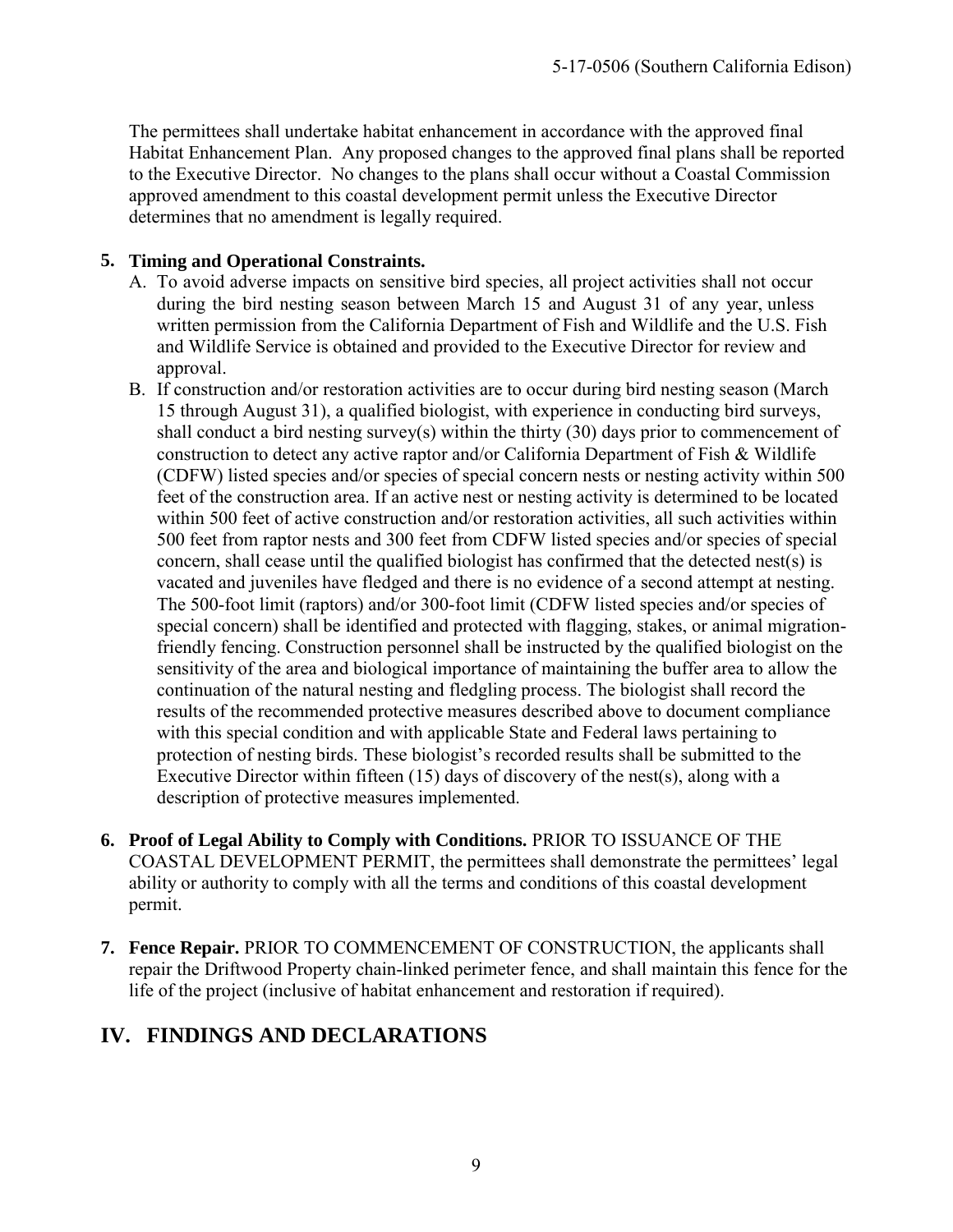### <span id="page-9-0"></span>**A. PROJECT DESCRIPTION AND LOCATION**

The proposed project includes a request for after-the-fact approval for partial removal and decommissioning of five utility poles, and request for approval of complete/partial removal and decommissioning of eight additional utility poles from areas known to contain sensitive habitat. Of the eight additional poles, six idle poles will be completely removed. "Partial removal" of poles is comprised of removal of only idle section of 12kV distribution line (removal of wires, cross-arms and top half of the poles), which allows the lower half of certain poles to remain in place along with telecommunication cables that are presently attached. The proposed project includes one-time removal of exotic vegetation and one-time seeding of native vegetation appropriate for the habitat type in the area within all areas disturbed by the proposed development. No grading is proposed. No replacement poles are proposed.

The proposed project is located within two separate properties: within a portion of the Driftwood Estates Property, a 2.78-acre property ("Driftwood Property"); and within portions of the Laguna Terrace Mobile Home Park ("Park") in the City of Laguna Beach (**[Exhibit 1](https://documents.coastal.ca.gov/reports/2018/10/f17a/f17a-10-2018-exhibits.pdf)**). The subject poles are specifically located near the northern terminus of Driftwood Drive and adjacent to M and K Street. Residential development borders the site to the south, west, and northwest. Open space borders the site to the east and northeast. The Driftwood property is owned by Driftwood Properties, LLC. The Park is owned by Hometown Laguna Terrace, LLC. Of the two property owners, the owner of the Park has joined as a co-applicant for the project although both property owners received invitations to do so. SCE is the entity that is proposing to carry out the proposed development.

The project areas are located on hilly terrain inland of Pacific Coast Highway, more than 650 feet inland of the beach. The proposed project is not anticipated to have any impacts on public coastal access.

# <span id="page-9-1"></span>**B. BIOLOGICAL RESOURCES**

Section 30240 of the Coastal Act states:

*(a) Environmentally sensitive habitat areas shall be protected against any significant disruption of habitat values, and only uses dependent on those resources shall be allowed within those areas.* 

*(b) Development in areas adjacent to environmentally sensitive habitat areas and parks and recreation areas shall be sited and designed to prevent impacts which would significantly degrade those areas, and shall be compatible with the continuance of those habitat and recreation areas.* 

The subject utility poles are located within two properties: a portion of the Driftwood Estates Property, a 2.78-acre parcel ("Driftwood Property"); and a portion of the Laguna Terrace Mobile Home Park ("Park") in the City of Laguna Beach. These properties are known to contain sensitive biological resources. SCE has provided a Biological Evaluation Report prepared by SCE's Environmental Services Department in June 2017, as well as a USFWS California Gnatcatcher Protocol Level Survey prepared by Keane Biological Consulting, dated May 30, 2017. Based on the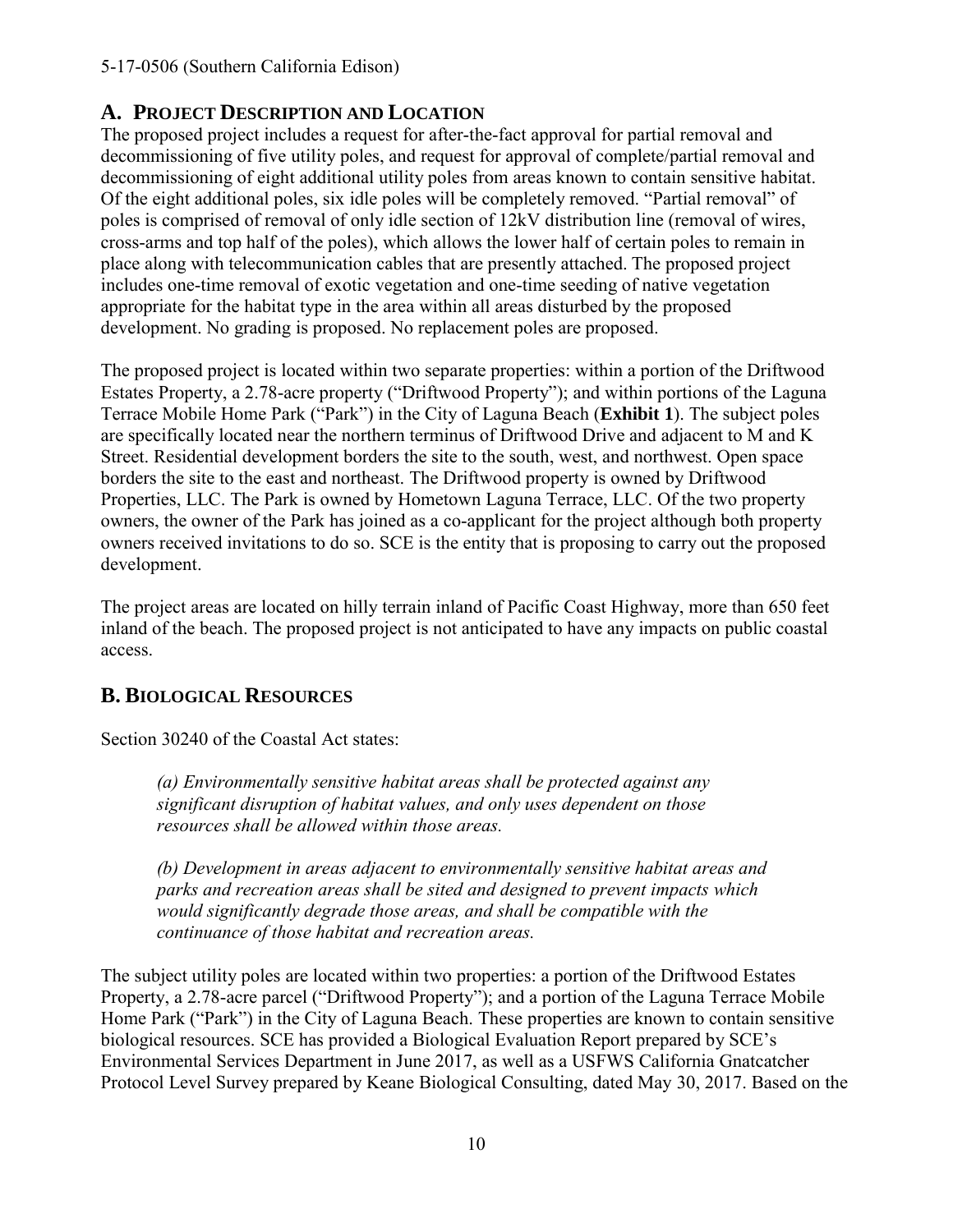biological assessment, the project site contains diverse habitat including five plant communities: *Encelia californica-eriogonum fasciculatum scrub*, *Artemisia californica scrub, Heteromeles arbutifolia-Rhus integrifolia chaparral, Ceanothus meagacarpus chaparral, Annual grassland, and ornamentals*. Moreover, at least two State or Federally-listed threatened or endangered species (one plant and one bird species) occur or are likely occur within the project area: big-leaved crownbeard (*Verbesina dissita*) and California gnatcatcher (*Polioptila californica*). Big-leaved crownbeard plant species were observed at the base of or within the vicinity of six poles at the Driftwood Property and observed at the base of the slope below a pole at the Park.

Historically, the Coastal Commission has recognized the existence of southern maritime chaparral, coastal sage scrub, and habitats intermediate in character between southern maritime chaparral and coastal sage scrub within the project site (Driftwood Property and Park). The Commission finds that the southern maritime chaparral and coastal sage scrub within the project area meet the definition of environmentally habitat areas (ESHA) as these habitats, especially maritime chaparral, support populations of big-leaved crownbeard<sup>2</sup>, which is listed as "threatened" under both federal and state law and is endemic to this part of Orange County. Section 30107.5 of the Coastal Act defines ESHA as "*any area in which plant or animal life or their habitats are either rare or especially valuable because of their special nature or role in an ecosystem and which could be easily disturbed or degraded by human activities and developments*."

Both the California Department of Fish and Wildlife (CDFW) and the U.S. Fish and Wildlife Service (Evans 2001) consider the various types of coastal sage scrub and the maritime chaparral that occur on the property to be "sensitive" or "special status" plant communities. Southern maritime chaparral is listed as a rare plant community by the CDFW's Natural Diversity Data Base and it performs the important ecosystem function of providing habitat to rare and threatened species such as big-leaved crownbeard. Although there are thousands of acres of coastal sage scrub still in existence in California, over 85 percent of the original acreage has been lost. The loss in the coastal zone is probably much higher and is especially significant because coastal sage scrub provides critical habitat for the coastal California gnatcatcher, a "threatened" species under the Endangered Species Act. In its review of the Driftwood Estates proposal at the subject site, the CDFW (Tippets 2001) found that, "The quality of the coastal sage scrub on the site varies, but it is generally not high quality. However, this vegetation community is widely regarded as threatened, and any loss is generally considered directly and cumulatively significant. In addition, rufous-crowned sparrow, a species of special concern strongly associated with coastal sage scrub, was observed on the site."

California gnatcatchers have also been observed at the site.<sup>3</sup> In this setting, both the southern maritime chaparral and the coastal sage scrub are rare habitat types, they perform the important ecosystem function of providing habitat for rare species, and they are also obviously easily degraded by human activities. Finally, most of the slopes within the property boundaries are maritime chaparral mapped as "very high value" habitat under the City of Laguna Beach General

 $\overline{a}$ 

<sup>&</sup>lt;sup>2</sup> In the United States, natural populations of big-leaved crownbeard are only found on coastal hillsides and canyons in Laguna Beach. Although generally restricted to southern maritime chaparral, big-leaved crownbeard also occurs to a lesser extent in coastal sage scrub and mixed chaparral. There has been an 82 to 93 percent loss of maritime chaparral habitat in southern California due to urbanization and agriculture. The majority of remaining populations is on private land and threatened with residential development.

<sup>&</sup>lt;sup>3</sup> California Department of Fish and Wildlife Natural Diversity Database: Laguna Beach Quad (No. 3311757/071D), California gnatcatcher (*Polioptila californica*) observation 836. Gnatcatchers were also observed on the Driftwood Property by both Southern California Edison and Commission Staff on April 6, 2017.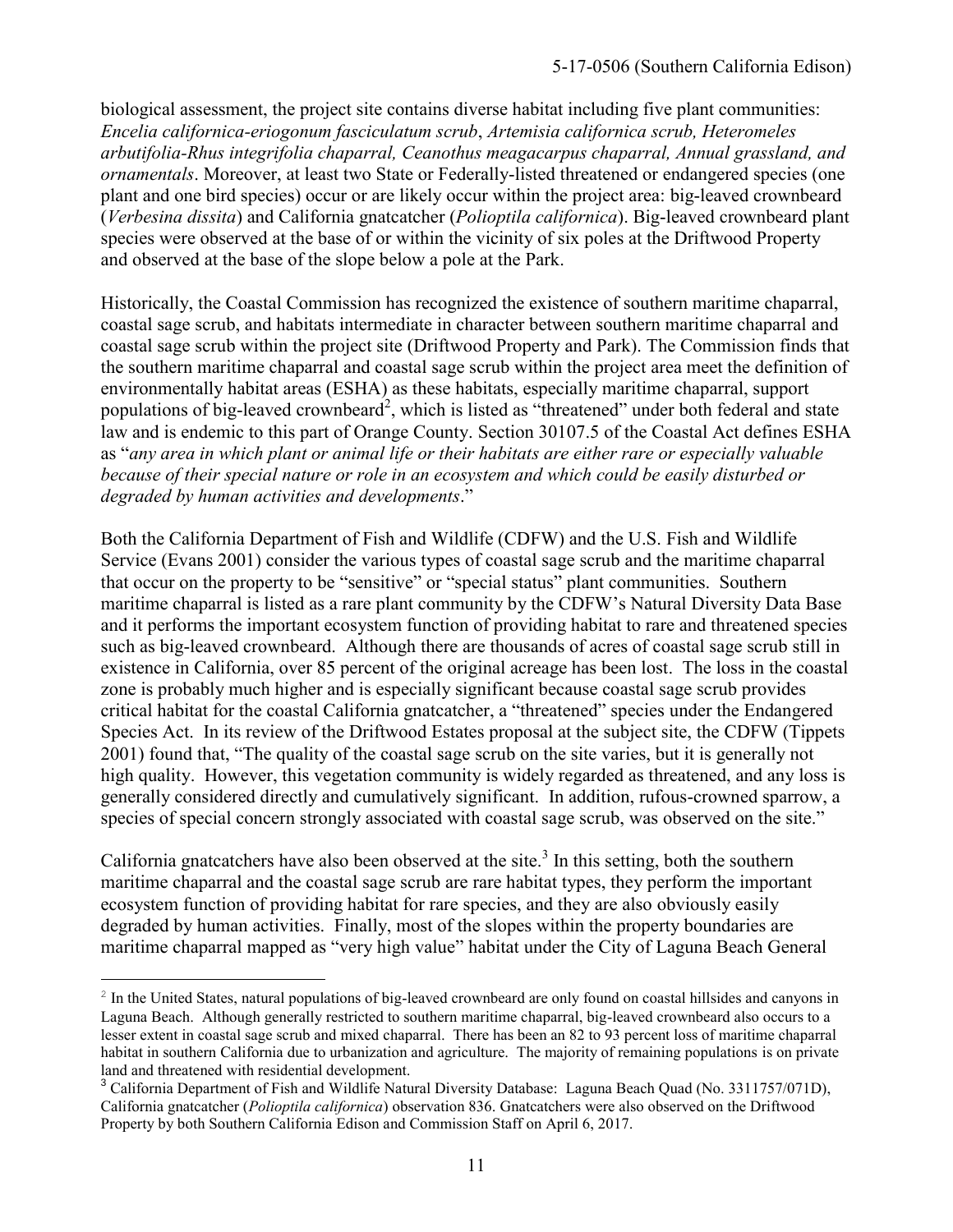Plan. Therefore, at the subject site, coastal sage scrub and maritime chaparral meet the definition of ESHA under the Coastal Act.

### **Impacts and Mitigation**

Section 30240 states that only resource-dependent uses are allowed within ESHA and that development in areas adjacent to ESHA shall be sited and designed to prevent impacts which would significantly degrade those areas. The project constitute maintenance of utility poles, as the safe removal of utility poles is ultimately part of their maintenance, otherwise if left in place without such work, they could degrade in place and constitute hazards. SCE is proposing the complete/partial removal and decommissioning of eight (out of thirteen) utility poles as part of its maintenance program; six out of the eight poles would be completely removed. For some of the utility poles, only partial removal is proposed (removal of the top half and electrical components) because the lower half of the pole in place will continue to support telecommunication cables. Although utility poles are not a resource-dependent use, the Commission's evaluation of maintenance projects does not extend to an evaluation of the conformity with the Coastal Act of the existing development. The Commission does, however, regulate the method of maintenance to ensure that it conforms to the Chapter 3 policies of the Coastal Act.

The Driftwood Property will be accessed at the northern terminus of Driftwood Drive. The eight poles located within the Driftwood Property are located approximately 380 feet to 830 feet north of the Driftwood Drive terminus. To minimize impacts to native vegetation, vehicular access (by line truck) to these eight poles will be accomplished along areas previously disturbed by the unpermitted development extending from Driftwood Drive up to a point near Pole 1331731E (**[Exhibit 2\)](https://documents.coastal.ca.gov/reports/2018/10/f17a/f17a-10-2018-exhibits.pdf)**. From that point, foot access is planned to access and complete work at Poles 1331732E and 1729013E; these poles would be removed by using a portable pole jack, and maintenance personnel using hand tools.

The other five poles are within the Laguna Terrace Mobile Home Park and will be removed by a crane staged along M Street and K Street, including Pole 1331733E which is located on a steep slope above Hobo Canyon with no road access. Removal of Poles 1331732E and 1331731E by crane staged along K Street is not possible because these poles are located more than 200 feet from the street and the crane's work range is limited to 38 feet to 140 feet.

As characterized by SCE, removal of the poles will help reduce ongoing impacts to sensitive biological resources in the area, including exposure to FIFRA-approved chemicals (e.g. creosote, chromated copper arsenate, or pentachlorophenol) commonly used to treat wooden poles.

However, because the location of the utility poles, which are in ESHA and/or adjacent to rare plant species, dictates the location of equipment and physical work required to perform the removal activities, the proposed construction/maintenance activities are anticipated to result in impacts to ESHA. SCE estimates that a total of 3,703 square feet (0.085-acre) of habitat area would be impacted, and maintains that the project has been designed to avoid and minimize adverse impacts by: 1) accessing the poles within the Driftwood Property using a pre-existing dirt road, reuse of an unpermitted but existing temporary "drive and crush" vehicular path (from the prior unpermitted work), and by foot; 2) using a large crane that will be staged on existing developed access roads within the Park; and 3) implementation of habitat and sensitive species protective measures. In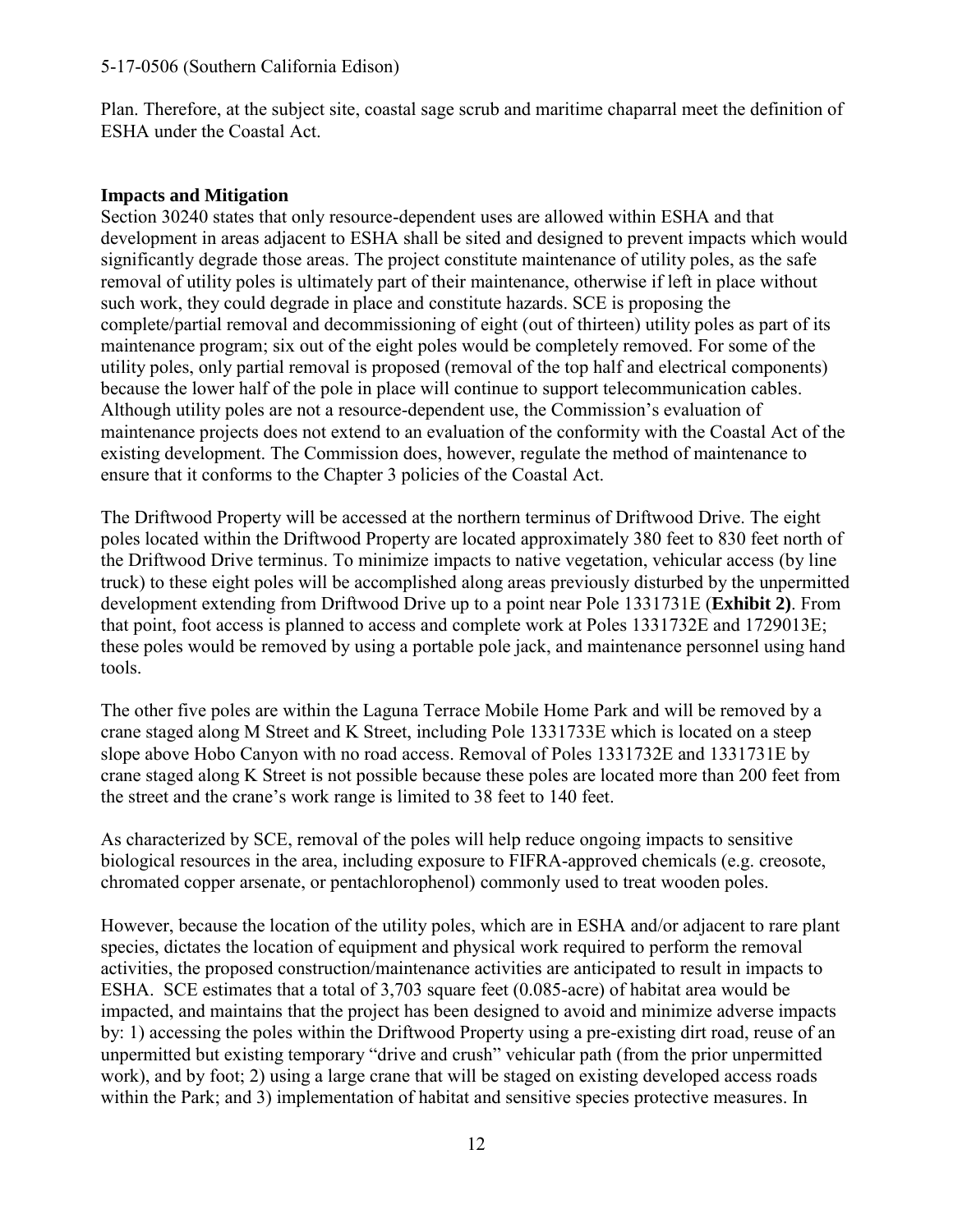addition, SCE characterizes the anticipated impacts as "temporary" because no permanent displacement of habitat is anticipated to occur.

SCE is proposing a one-time enhancement of the habitat areas disturbed by the project activities following the completion of the proposed construction/maintenance work. The proposed habitat enhancement includes a one-time removal of non-native plants by hand from areas disturbed by the pole removal activities (to occur winter or early spring), and one-time seeding with a mixture of native shrubs to prevent the weeds from reestablishing within the treated areas (to subsequently occur in fall) to mitigate for the impacts to the surrounding ESHA and rare plant species. Weedy species within the disturbed areas include tree tobacco seedlings, purple false brome, and African fountain grass. The intent of the habitat enhancement is to help the recovery of plants that have been temporarily or permanently impacted by project activities and to help promote native plant establishment. The Commission imposes habitat enhancement per **Special Condition 4**, be implemented if impacts to ESHA persist after 90 days following completion of all pole removal activities.

What SCE characterizes as an existing "dirt road" has not been in use for decades and is vegetated with maritime chaparral and coastal sage scrub. Furthermore, this particular road was subject to restorative activities pursuant to Consent Orders (CCC-10-CD-01 and CCC-10-RO-01) approved by the Commission, which has allowed the natural recruitment of sensitive native vegetation to occur along this road, including big-leaved crownbeard and coastal sage scrub. SCE has not proposed replacement planting nor a method by which success of the proposed habitat enhancement will be evaluated for determining whether it would be successful at mitigating the impacts of the proposed development work.

In addition, the project includes the request for after-the-fact (ATF) approval for the development work that has already occurred without a coastal development permit. The ATF component includes the partial removal and decommissioning of five (out of thirteen) utility poles, as well as the impacts to ESHA that resulted from the vehicular "drive and crush" of four big-leaved crownbeard plants and trampling of coastal sage scrub species on March 17, 2017. Although in October 2017, SCE provided Commission staff photographic evidence that the four big-leaved crownbeard plants impacted by this work exhibited signs of regeneration/resprouting, a subsequent survey has not been provided to demonstrate that the all vegetation impacted by this work has fully recovered. Demonstration of full recovery will be difficult as baseline pre-construction conditions were not recorded prior to any of the unpermitted development.

The Commission has considered impacts to be "temporary" if no ground disturbance (e.g. grading) or vegetation removal has occurred and if the area temporarily impacted has recovered to its preimpact status one year following the respective impact. The following procedure is employed for temporary impacts: (1) If no impacts are apparent after 90 days, no action is required; (2) If impacts persist after 90 days, the habitat must be restored through SCE's proposed enhancement plan; (3) If no impact is found after one year, no additional mitigation is required; and, (4) If after one year from the date of impact the habitat has not recovered, the impact is, by definition "permanent" and must be mitigated. Permanent impacts include those areas of ESHA that are to be developed, or that will be frequently disturbed to maintain the development, or where during development the ground will be significantly disturbed or the vegetation killed, or where the impact to the habitat lasts longer than one year. The applicants will be required to submit an amendment to this permit if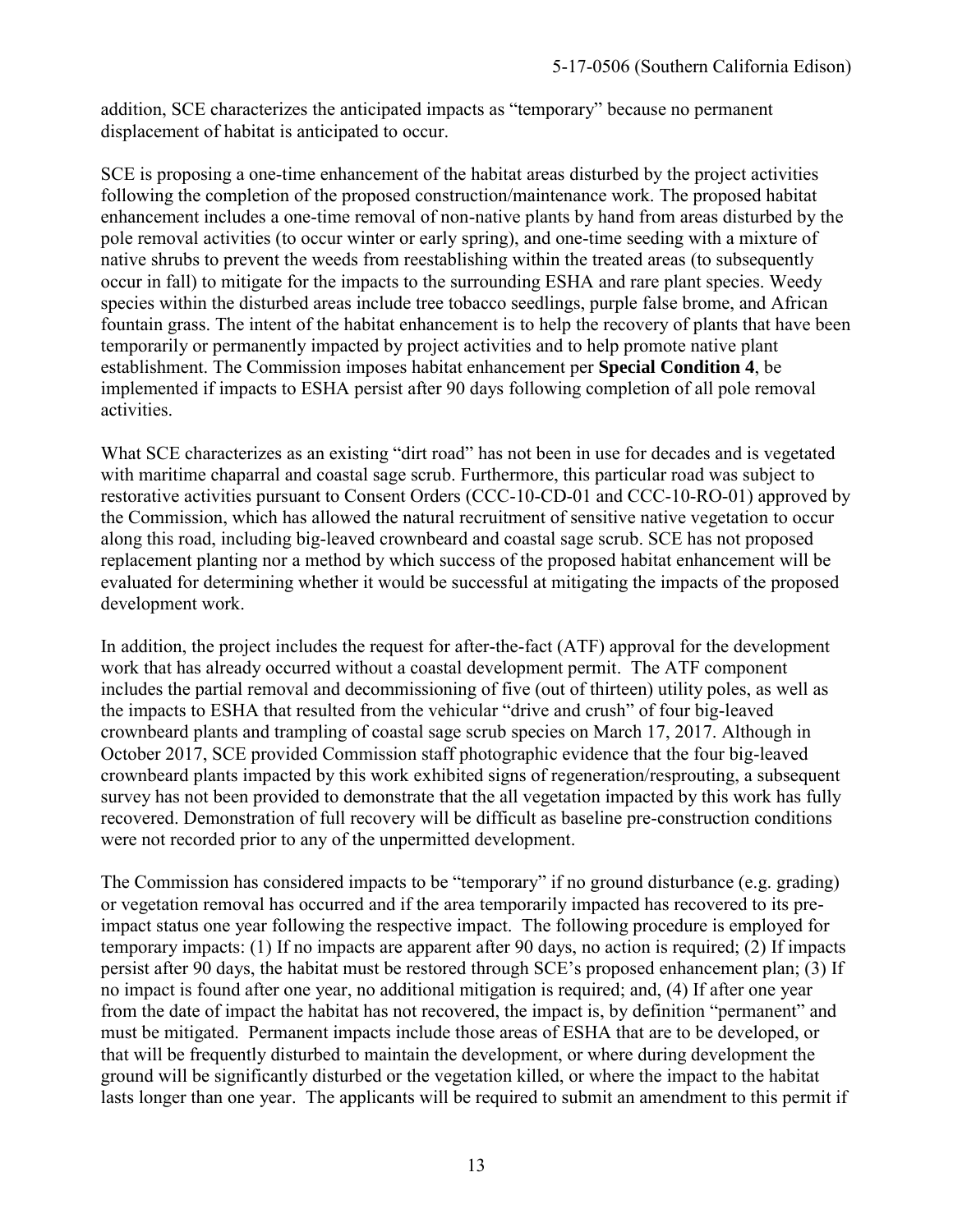its impacts to ESHA are determined to be "permanent," so that the Commission may impose adequate mitigation.

The habitat enhancement as proposed is essentially passive restoration within the disturbance footprint only, i.e. 1:1 (impact-to-mitigation area ratio) on-site mitigation with no maintenance or monitoring proposed. The proposal does not include a requirement for remedial measures should the habitat enhancement fail, and should the impacted areas not fully recover to pre-construction baseline conditions. Should habitat disturbed by pole removal activities at a minimum not fully recover to baseline pre-construction conditions, the proposed one-time habitat enhancement would be inadequate with regard to, among other things: the low ratio of mitigation area to impact area, lack of specific success criteria, minimal monitoring of the habitat restoration, and the need for additional steps.

To assess the extent of all impacts and to assure that all unavoidable adverse impacts to habitat (including potentially temporal loss) are adequately mitigated, the Commission imposes **Special Condition 3**, which requires the submittal of a Pre-Construction Survey to document baseline preconstruction conditions based on a Reference Site(s) ("Reference Site(s)") of all areas newly and formerly disturbed by the proposed pole removal activities (inclusive of areas disturbed by the unpermitted development). If the Pre-Construction Survey identifies that impacts remain in areas formerly disturbed by unpermitted pole removal activities, and the applicant shall be required to submit an amendment to this coastal development permit to propose adequate mitigation. This condition also requires the submittal of a Post-Construction to assess the recovery of all impacted areas by the proposed development one (1) year after completion of all pole removal activities. If the Post-Construction Survey identifies that impacts remain in all areas disturbed by the newly proposed pole removal activities, as the applicant shall be required to submit an amendment to this coastal development permit to propose adequate mitigation.

Only as conditioned, can the project be found to be in conformance with the Section 30240 of the Coastal Act regarding protection of ESHA.

#### **Other Necessary Habitat Protection Measures**

SCE proposes, among other protective measures, to: (1) schedule all work between September 1 and February 15 to avoid impacts to sensitive bird species; (2) a 72-hour pre-construction survey of natural resources (nesting birds/sensitive plants) prior to any work (resources to be flagged for avoidance); (3) a biological monitor present during work operations to ensure the implementation of minimization measures; (4) implementation of best management practices; and (5) limit vehicle and foot access to existing access roads or previously disturbed/developed areas and limit egress and ingress to the same paths to the extent practicable. SCE has also indicated that no blading, removal, grubbing, or cutting of native vegetation would be done. For a list of all protective measures proposed by SCE, see **[Exhibit 3.](https://documents.coastal.ca.gov/reports/2018/10/f17a/f17a-10-2018-exhibits.pdf)** 

To ensure that these measures protective of habitat and sensitive species are implemented, **Special Condition 1** is imposed. This special condition also requires the physical demarcation of the limits of work. To ensure the proposed project implements this measure, the Commission imposes **Special Condition 5**, which specifies time and operation constraints to avoid adverse impacts on sensitive species and bird nesting activities.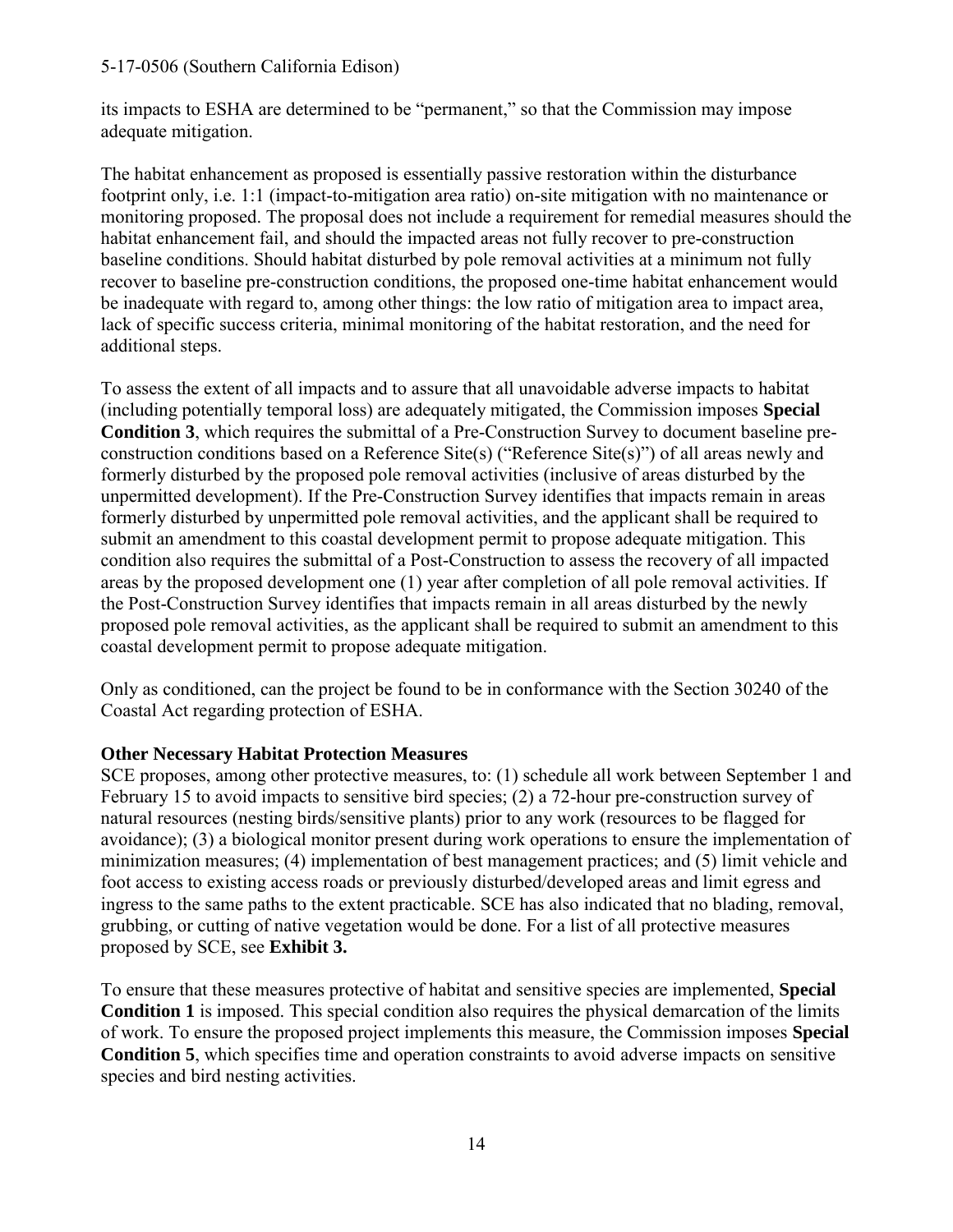SCE has indicated that staging and stockpiling will be sited within existing access roads or previously disturbed/developed areas. Because a staging plan has not yet been provided to staff and to ensure that ESHA is not significantly disrupted, **Special Condition 2** requires the submittal of a final staging plan for review and approval by the Executive Director.

In addition, SCE is proposing to repair the Driftwood Property chain-linked perimeter fence to prevent trespassing and as additional protection measure to protect ESHA onsite. **Special Condition 7** requires that the applicant repair the chain-linked perimeter fence as proposed, and that it be maintained for the life of all project related activities.

### **Alternatives**

SCE asserts that the proposed project is the least environmentally damaging feasible alternative. Section 30108 of the Coastal Act states that "feasible" means capable of being accomplished in a successful manner within a reasonable period of time, taking into account, economic, environmental, social and technological factors. Alternative methods of pole removal and decommissioning considered include: (1) "no project" alternative and (2) removal by helicopter. When facilities are no longer in service, per SCE's standards, these facilities are removed. The "no project" alternative would keep the status quo. The utility poles, which are not resource-dependent and are not allowable uses within ESHA, would remain within the project site as they presently stand. Under the proposed project, SCE would only completely remove 6 out of thirteen utility poles. However, partial removal of the other seven poles would result in the removal of SCEoperated and maintained facilities supported by the poles, which would help reduce future potential adverse impacts to ESHA as SCE would longer need to further maintain their facilities within the project site. Under the second alternative, removal by helicopter method would not reduce disturbance and would require the evacuation of all residents within the fly zone, which would be logistically infeasible as there are many residences adjacent to the project sites.

SCE assert that the proposal is the preferred alternative. Although the project will inevitably result in impacts, the project, as conditioned, has been designed to minimize impacts to ESHA to the greatest extent feasible. In addition, no grading is proposed. As such, the current proposed project is the least environmentally damaging practicable alternative.

The Driftwood Property is covered by a conservation easement held by the California Coastal Conservancy. Pursuant to Consent Orders approved by the Coastal Commission in 2010, the Driftwood Property is deed restricted for open space conservation and public access, and per the easement, only "development", as defined in the Coastal Act, associated with habitat restoration and removal of existing above ground structures for the sole purpose of protecting or improving sensitive habitat is allowed pursuant to a CDP. This project is consistent with the easement because it results in the removal or partial removal of existing above ground structures, which will improve the sensitive habitat on site. All other "development", including the removal of "major vegetation" is prohibited.

The Commission finds that the proposed development, as conditioned, is consistent with Section 30240 of the Coastal Act concerning biological resource protection.

### <span id="page-14-0"></span>**C. UNPERMITTED DEVELOPMENT**

On March 17, 2017, SCE began the process of partially removing utility poles without a coastal development permit, using heavy equipment. On March 21, 2017, SCE received notification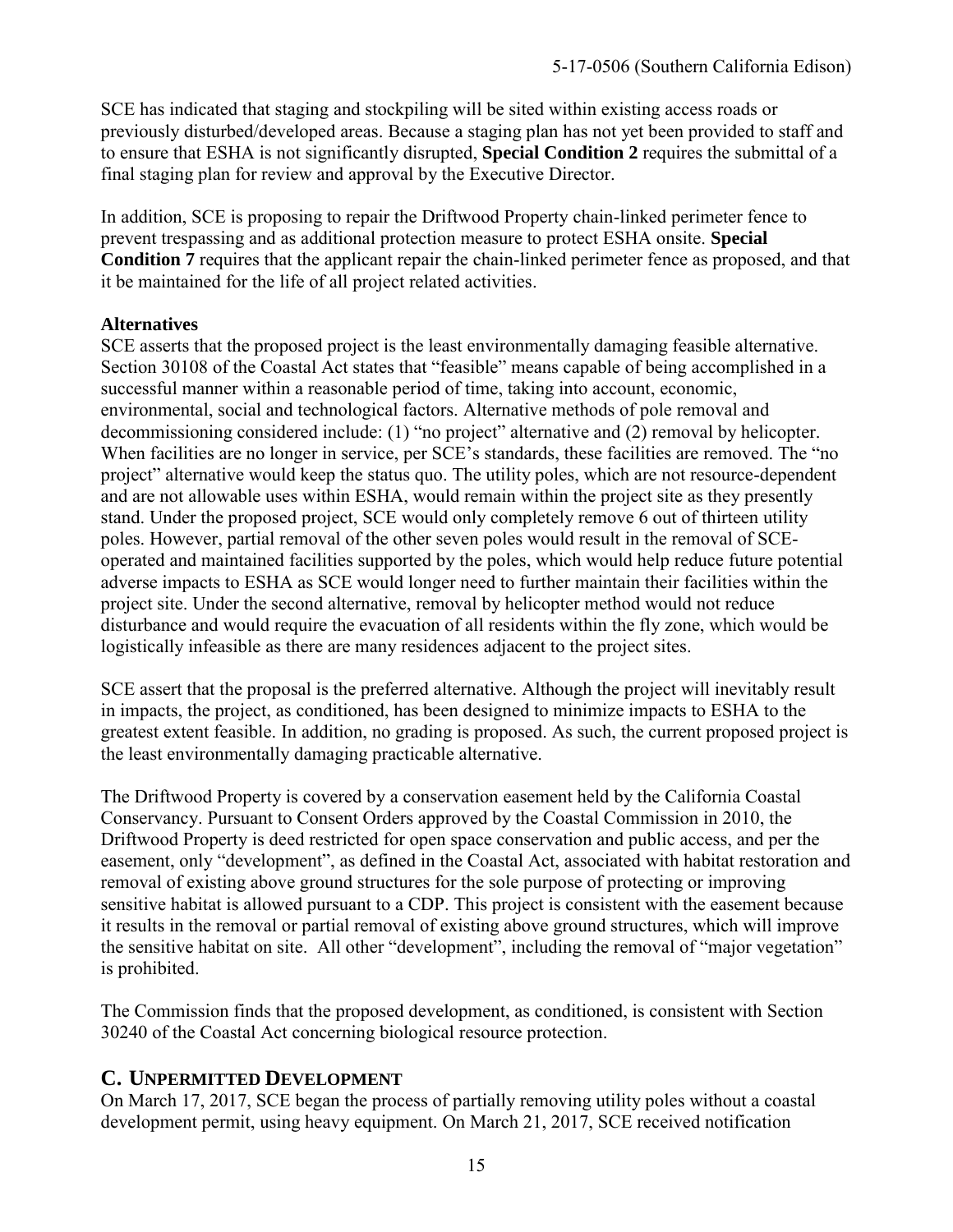through local residents and the City of Laguna Beach of the Coastal Commission's permit jurisdiction over the areas where the development was occurring. SCE then stopped all work pending further coordination with the Coastal Commission. On June 7, 2017, SCE submitted a coastal development permit application for the after-the-fact approval for the complete/partial removal of five utility poles, and for approval of the complete/partial removal of eight additional poles.

The work performed in March 2017 includes the removal of the only the top half of five poles (Poles 1087503E, 1331399, 1331400E, 1331729E, 1331730E) (**[Exhibit 2](https://documents.coastal.ca.gov/reports/2018/10/f17a/f17a-10-2018-exhibits.pdf)**). Removal of cut segments were left on the ground at two of these pole locations. No work has begun with regard to the remaining eight poles.

SCE states that it believed the project was exempted under Coastal Act and the Repair, Maintenance, and Utility Hook-up Exclusions from Permit Requirements (September 5, 1978). In some cases, the removal of existing utility poles is exempt under the Coastal Act. However, pursuant to Section 13252 of the Commission's Regulations, the removal of existing utility poles is not exempt if the proposed activity has the potential to adversely impact ESHA, which is the case here, as described in more detail above in subsection IV.B (Biological Resources) of this staff report. Any non-exempt development activity conducted in the Coastal Zone without a valid coastal development permit, or which does not substantially conform to a previously issued permit, constitutes a violation of the Coastal Act. Commission review and action on this permit will resolve the violations identified in this section once the permit has been fully executed and the terms and conditions of the permit complied with by the applicant.

The applicants have applied to the Commission for a coastal development permit (CDP No. 5-17- 0506) to resolve the issues related to the unpermitted development at the site and for the ATF approval of the proposed project, and has paid the appropriate application fee.

Despite this unpermitted development, consideration of Coastal Development Permit (CDP) No. 5- 17-0506 by the Commission is based solely upon the Chapter 3 policies of the Coastal Act, with guidance from the policies of the certified Local Coastal Program.

#### **APPLICATION FILING FEE FOR AFTER-THE-FACT DEVELOPMENT**

Under this permit application (CDP Application No. 5-17-0506), SCE is requesting after-the-fact approval of the unpermitted development noted above and described in more detail in the project description. Although the development has taken place prior to submittal of this application, consideration of this application by the Commission has been based solely upon the Chapter 3 policies of the Coastal Act.

Section 30620 of the Coastal Act states, in relevant part:

*The Commission may require a reasonable filing fee and the reimbursement of expenses for the processing by the Commission of any application for a coastal development permit…* 

Section 13055 of the California Code of Regulations sets the filing fees for coastal development permit applications, and states in relevant part: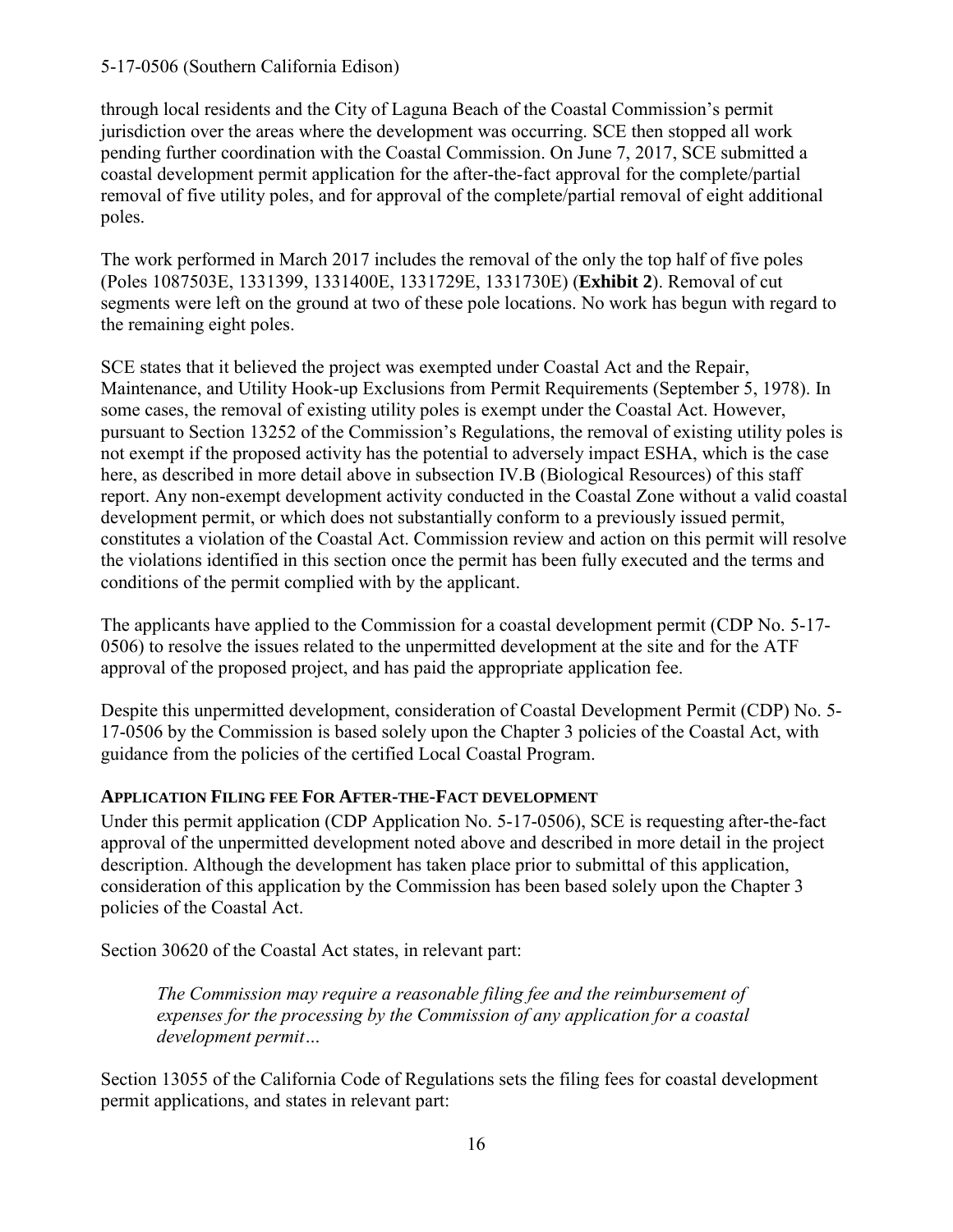*(d) Fees for an after-the-fact (ATF) permit application shall be five times the amount specified in section (a) unless such added increase is reduced by the Executive Director when it is determined that either:*

*(1) the ATF permit application can be processed by staff without significant additional review time (as compared to the time required for the processing of a regular permit,) or*

*(2) the owner did not undertake the development for which the owner is seeking the ATF permit, but in no case shall such reduced fees be less than double the amount specified in section (a) above. For applications that include both ATF development and development that has not yet occurred, the ATF fee shall apply only to the ATF development. In addition, payment of an ATF fee shall not relieve any persons from fully complying with the requirements of Division 20 of the Public Resources Code or of any permit granted thereunder or from any penalties imposed pursuant to Chapter 9 of Division 20 of the Public Resources Code.*

*(i) The required fee shall be paid in full at the time an application is filed. However, applicants for an administrative permit shall pay an additional fee after filing if the executive director or the commission determines that the application cannot be processed as an administrative permit. The additional fee shall be the amount necessary to increase the total fee paid to the regular fee. The regular fee is the fee determined pursuant to this section. In addition, if the executive director or the commission determines that changes in the nature or description of the project that occur after the initial filing result in a change in the amount of the fee required pursuant to this section, the applicant shall pay the amount necessary to change the total fee paid to the fee so determined. If the change results in a decreased fee, a refund will be due only if no significant staff review time has been expended on the original application. If the change results in an increased fee, the additional fee shall be paid before the permit application is scheduled for hearing by the commission. If the fee is not paid prior to commission action on the application, the commission shall impose a special condition of approval of the permit. Such special condition shall require payment of the additional fee prior to issuance of the permit.*

Subsection (d) of California Code of Regulations Section 13055 indicates that the fee for an afterthe-fact permit application shall be five times the amount specified in section (a) unless such added increase is reduced by the Executive Director when it is determined that either: the permit application can be processed by staff without significant additional review time or the owner did not undertake the development for which the applicants are seeking the after-the-fact permit. In this case, the Executive Director did not reduce the fee because staff has spent significant additional time to review the proposed project as well as researching the (unpermitted) development's history. Also, one of the applicants of this permit application (SCE) undertook the development for which it is seeking the after-the-fact permit.

For considering calculating the fee for the project, the fee would be based on development cost (Section 11.B of the filing fee schedule). Based on the filing fee schedule for the 2016/2017 fiscal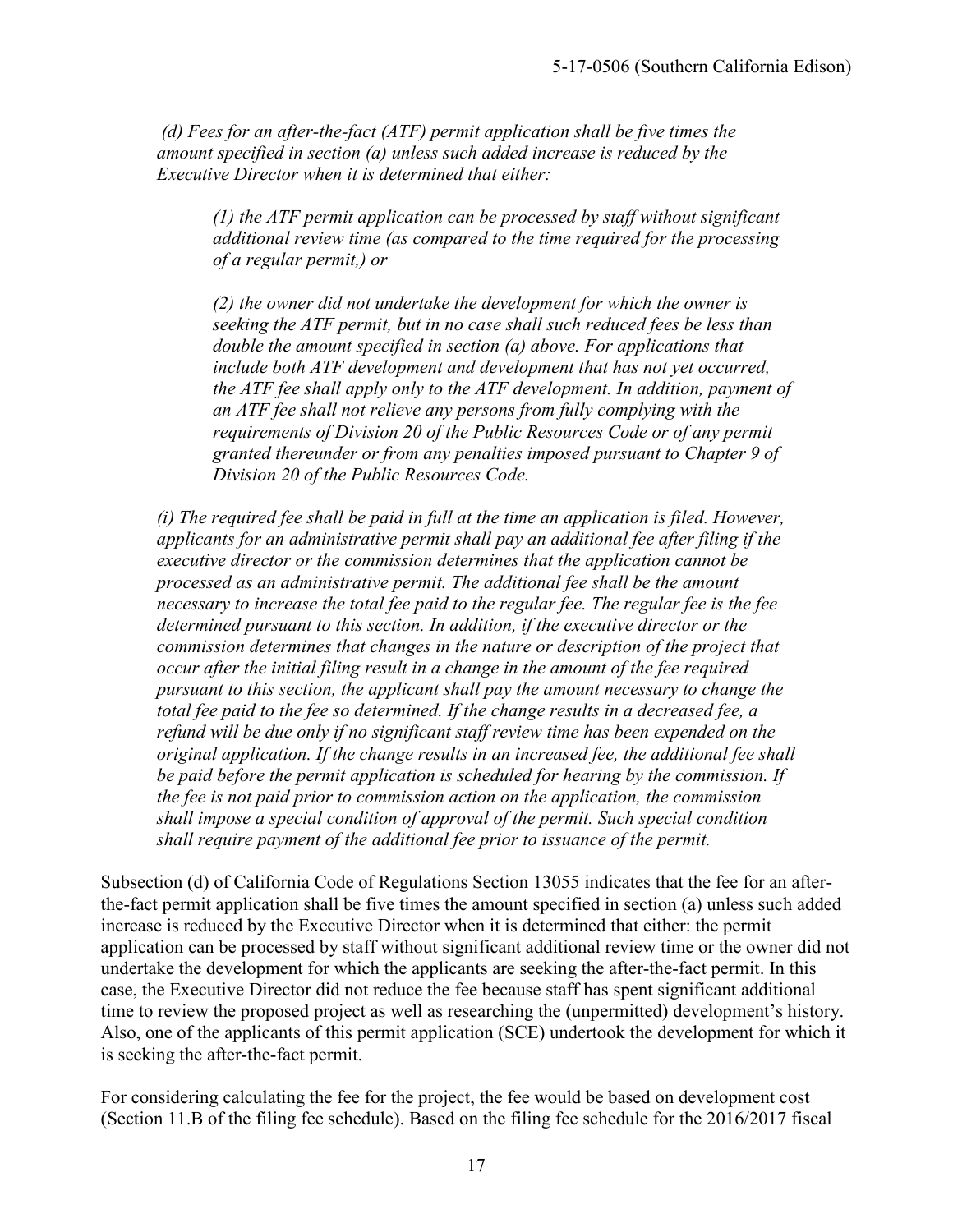year, the permitting fee for this project based on development cost is \$3,399. Five times the regular permit fee of \$3,399 is \$16,995, which has been paid by SCE.

### <span id="page-17-0"></span>**D. LOCAL COASTAL PROGRAM**

Section 30604 (a) of the Coastal Act states:

*Prior to certification of the Local Coastal Program, a Coastal Development Permit shall be issued if the issuing agency, or the Commission on appeal, finds that the proposed development is in conformity with the provisions of Chapter 3 (commencing with Section 30200) of this division and that the permitted development will not prejudice the ability of the local government to prepare a local coastal program that is in conformity with the provisions of Chapter 3 (commencing with Section 30200).*

The City of Laguna Beach Local Coastal Program (LCP) was certified with suggested modifications, except for the areas of deferred certification, in July 1992. In February 1993 the Commission concurred with the Executive Director's determination that the suggested modification had been properly accepted and the City assumed permit issuing authority at that time. The Land Use Plan of the LCP consists of the Coastal Land Use Element, the Open Space/Conservation Element, and the Coastal Technical Appendix. The Coastal Land Use Element of the LCP was updated and replaced in its entirety via LCPA 1-10 in 2012. The certified Implementation Plan of the LCP is comprised of a number of different documents, but the main document is the City's Title 25 *Zoning Code*. The Open Space/Conservation Element and Title 25 have been amended a number of times since original certification.

The subject site is located within the Hobo Canyon area of deferred certification. Certification in this area was deferred due to issues regarding development in sensitive habitat areas. However, the proposed project, as conditioned, will be consistent with Chapter 3 of the Coastal Act, as there will be no significant disruption of habitat values. Therefore, the Commission finds that approval of this project, as conditioned, will not prevent the City of Laguna Beach from preparing a total Local Coastal Program for the areas of deferred certification that conforms with and is adequate to carry out the Chapter 3 policies of the Coastal Act.

### <span id="page-17-1"></span>**E. CALIFORNIA ENVIRONMENTAL QUALITY ACT**

Section 13096 Title 14 of the California Code of Regulations requires Commission approval of a coastal development permit application to be supported by a finding showing the application, as conditioned by any conditions of approval, to be consistent with any applicable requirements of the California Environmental Quality Act (CEQA). Section 21080.5(d)(2)(A) of CEQA prohibits a proposed development from being approved if there are feasible alternatives or feasible mitigation measures available which would substantially lessen any significant adverse effect which the activity may have on the environment.

The Commission incorporates its findings on Coastal Act consistency at this point as if set forth in full. As discussed above, the proposed development, as conditioned, is consistent with the Chapter 3 policies of the Coastal Act. Special Conditions imposed will mitigate adverse impacts to coastal resources and public access. The **Special Conditions** address the following issues: **1)** protection measures; **2)** staging of construction equipment and materials; **3)** pre-construction and post